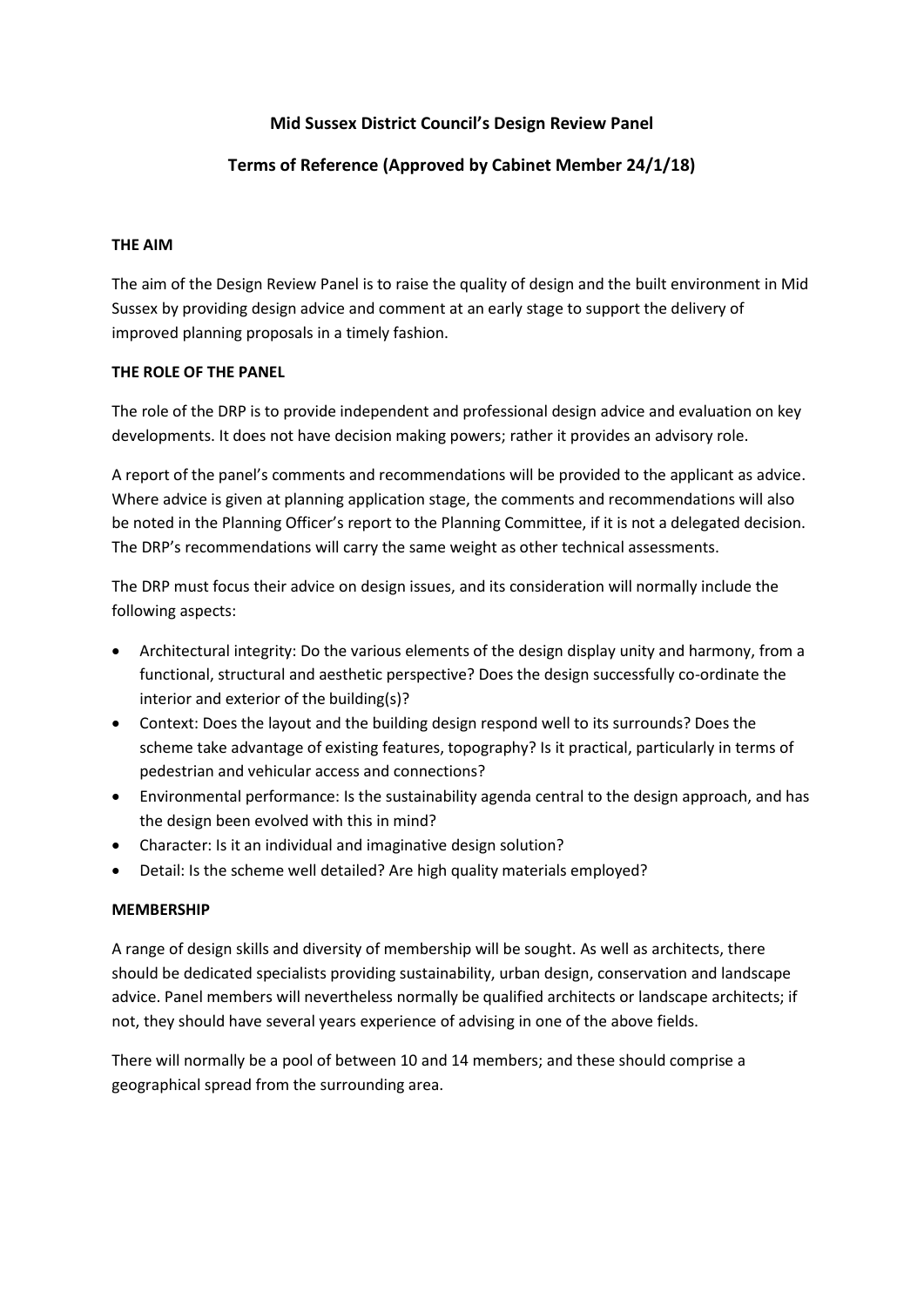### **FREQUENCY AND ORGANISATION OF PANEL MEETINGS**

There will normally be eight panel meetings per year that meet approximately every 6-7 weeks/1.5 months. The 10 to 14 members will be divided into two panel groupings (Panel A and B) of 5 to 7 members each that meet alternately so every member will have the opportunity to attend four meetings per year at approximately 3 monthly intervals. The composition of each panel will be agreed annually at the December Annual General Meeting. The panel groupings will be organised, as much as possible so they incorporate a range of skills with matched pairs on both panels (allowing some interchange when panel members are not able to attend a particular meeting).

The minimum attendance of a panel meeting will be 4 members and there should not be more than 7 members.

### **OTHER ATTENDEES**

MSDC Ward Councillors will be invited to attend DRP meetings, for schemes within their ward that are presented by applicants. This is to provide them with early awareness of schemes and help them understand the DRP's views. Councillors will be permitted to ask questions when the presenters are in the room, and may be asked for their local knowledge to clarify the DRP's during the subsequent debate. However, Councillors will not otherwise contribute to the Panel's debate and deliberations after the presenters have left the room.

Attending members will be required to fill in a form to state whether they have or have not predetermined their view.

### **RECRUITMENT / SELECTION OF PANEL MEMBERS**

Advertisements will be placed in the RIBA South and Landscape Institute's newsletters and will state that: "MSDC is committed to equality of opportunity for all staff and applications from individuals are encouraged regardless of age, disability, sex, gender reassignment, sexual orientation, pregnancy and maternity, race, religion or belief and marriage and civil partnerships."

Curriculum Vitae's will be sought from candidates. The selection of new panel members will be based on the Council's selection criteria. The CV's will be circulated to panel members in advance of a DRP meeting, where new panel members will be selected in liaison with Council officer(s).

Before they are a fully appointed panel member, new members will need to attend a half day induction session run by the Chairs and appropriate Council officers (including MSDC's Urban Designer). It will be made clear that the final decision on appointment will be dependent on the candidate's performance at the induction workshop exercise.

### **APPOINTMENT OF CHAIR**

The DRP will elect two Chairs and Vice Chairs (sitting on Panel A and B) for the following year through majority vote at the Annual General Meeting which will take place every December. To qualify as a Chair or Vice Chair, a member will need to have experience of sitting on a design panel for at least two years.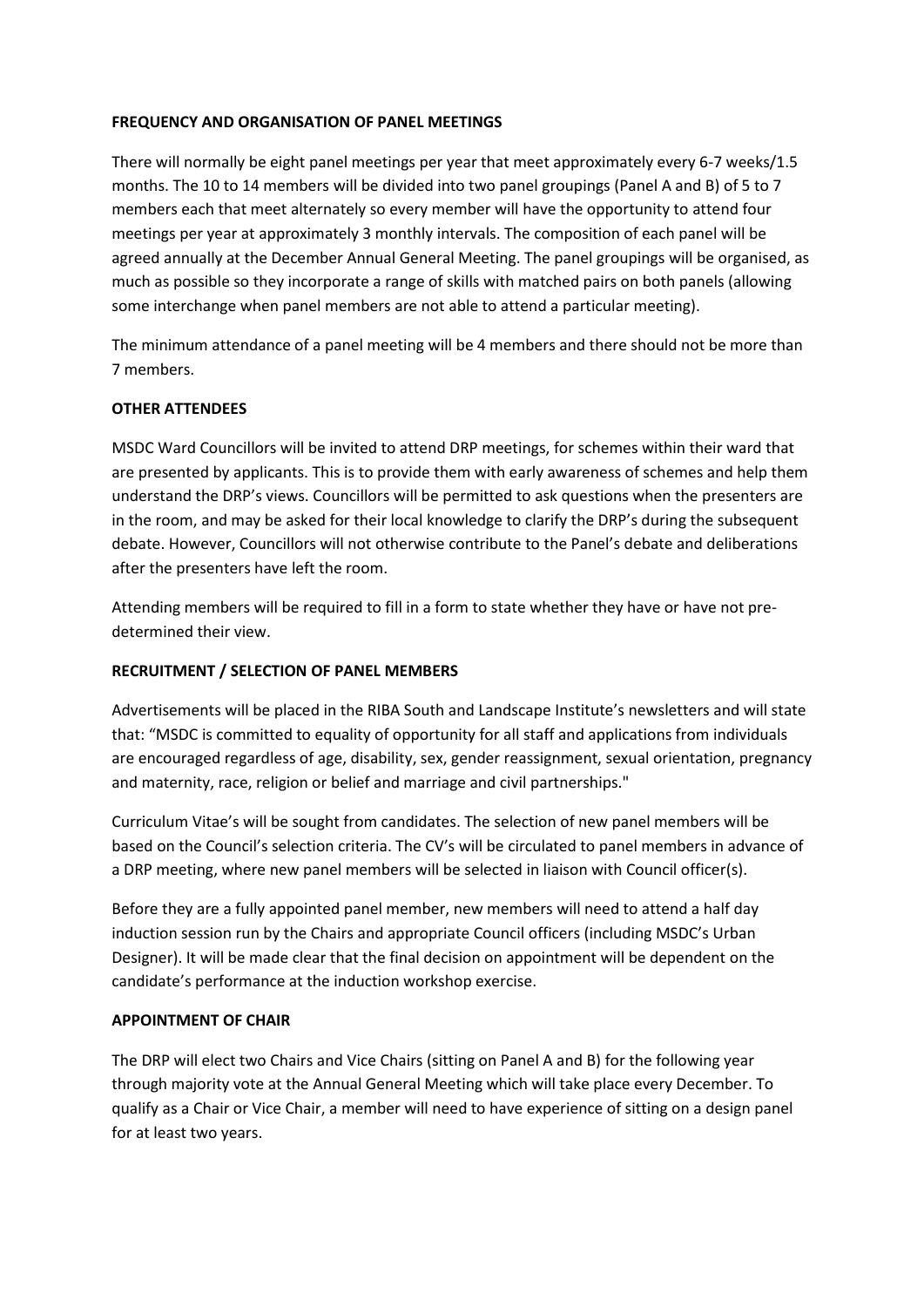When the Chair is unable to attend a meeting, either the Vice Chair will stand-in, or he/she will swap meetings with the Chair of the other panel.

Before chairing their first meeting, new Chairs will attend an induction session run by previous or existing Chairs and appropriate Council officers (including MSDC's Urban Designer).

## **ONGOING SCRUTINY OF MEMBERS**

In order to maintain high standards, the DRP Chairs together with the Council's Urban Designer and a Planning Team Leader will meet annually to review and ratify the performance of panel members.

## **CONFLICT OF INTERESTS**

Where there is a conflict of interest, the panel member cannot attend the meeting and should be replaced by another panel member (normally a paired member).

Panel members will respond within one week of the email invitation to panel meetings to confirm whether there is a potential conflict of interest in respect of any of the items on the agenda.

In assessing a potential conflict of interest, the Chair will consult with an appropriate Council officer (normally the Urban Designer). If it is the Chair who has the potential conflict of interest, then it is the responsibility of the Vice Chair and Council officer to assess. If there is any doubt whether there is a conflict of interest, then the Council's Legal Services will be consulted. A record of all potential and actual conflicts of interests will be kept by the Council.

When panel members present their own scheme (or a scheme designed by their practice), he/she should not present to the panel in which they normally sit, and will not attend for any other part of the meeting.

## **PROFESSIONAL INDEMNITY INSURANCE**

All panel members must hold professional indemnity insurance that covers their professional work.

The A4 sheet on the Guidance for Presenters (sent out with meeting agendas) will include a "without prejudice" sentence that explains the following basis upon which the DRP makes its comments:

"These are the panel's views and they do not prejudice the Council from making whatever decision it considers appropriate on any planning application".

Correspondence to presenters with the notes of the meeting will also include this sentence.

## **EXPENSES**

The Panel members travel expenses to and from MSDC Panel meetings will be reimbursed at the end of the financial year on receipt of the necessary details.

# **BUDGET**

The budget will be generated by fees paid by applicants for the consideration of their schemes by the DRP. This will be £240 (inc VAT) for a major scheme, and £120 (inc VAT for a minor scheme). This will also cover one re-submission.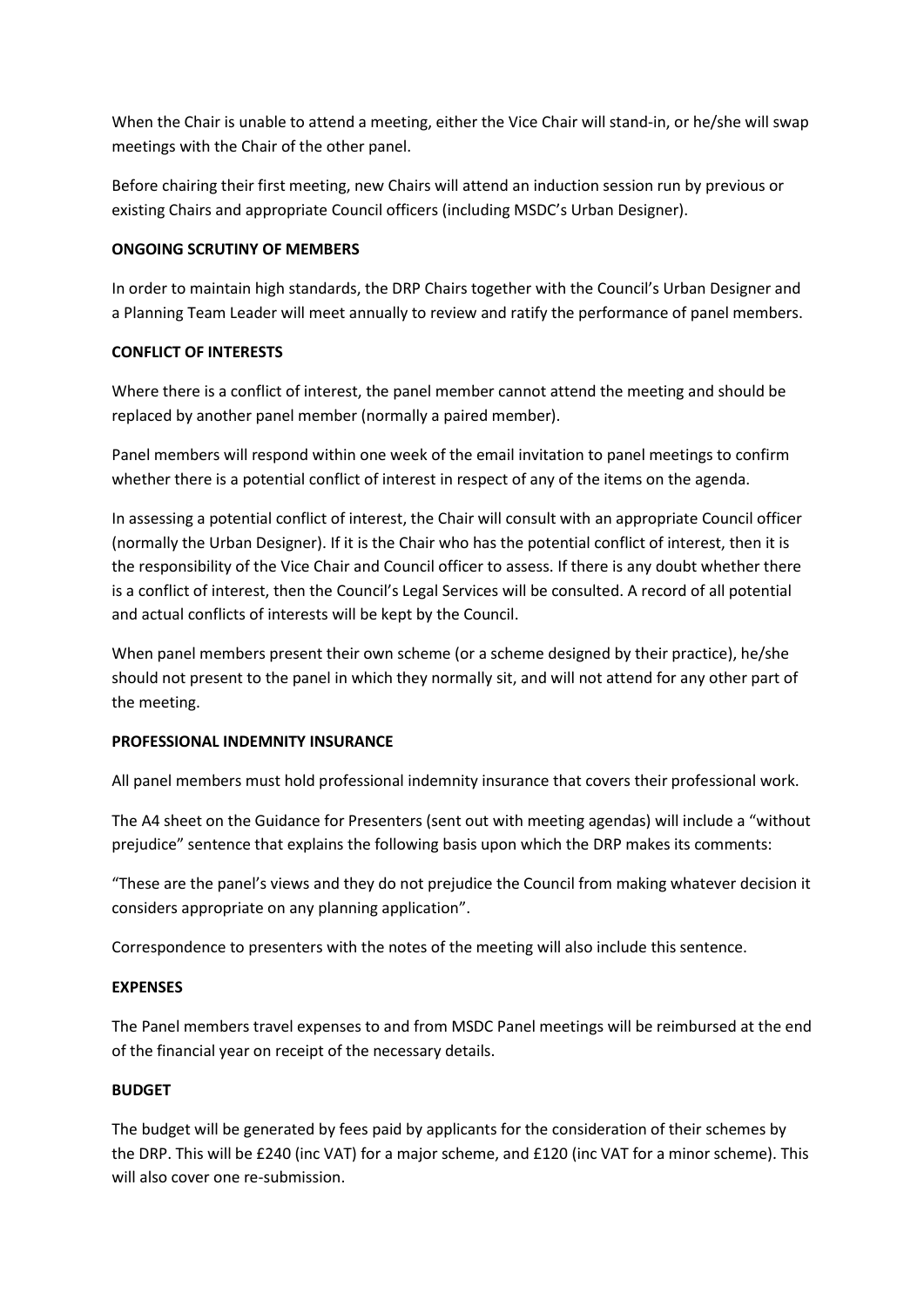### **SCHEMES FOR CONSIDERATION**

The Panel will normally consider the following:

- Residential schemes of more than 100 dwellings
- Non-residential schemes of more than 2500 square metres.
- Mixed use schemes with a significant residential component
- Proposals that fall within the provision of NPPF paragraph 55.

Outline schemes for the above, which are not proposing scale, appearance, layout or landscaping for determination, will not be considered by the DRP unless the application provides a good level of supporting information on the design (these schemes will be considered by the DRP at the reserve matters stage when there is the requisite level of detail).

Smaller schemes will be considered by the DRP where officers in consultation with ward councillors determine the need for the panel's consideration. Schemes that fall within this category include:

- Residential schemes of between 50 to 100 dwellings
- Prominent or sensitively located schemes including significant schemes within Areas of Outstanding Natural Beauty

#### **RE-SUBMISSIONS**

Schemes will normally be considered by the DRP twice (the exception may be large complex mixed use schemes) with the first submission at pre-application stage, and the second submission at the application stage.

A re-submitted scheme should be considered by the same panel (ie. with the same members) that originally considered it; if the timescale does not provide for this, then paired members will be asked to swap so there is at least one representative from the original meeting.

The second submission should only deal with points that have been previously raised or points arising from the changes that have been made since the original presentation.

### **MEETING FORMAT**

Formal presentation of schemes will be necessary for new schemes, and for resubmissions, when they have been specifically requested by the Chair or the applicant, and where there are technical issues that need to be explained, notably on paragraph 55 schemes.

The designer/architect should normally take the lead role in presenting the scheme. Other consultants and the client are also invited to attend and speak, however it is recommended the presentation team is limited to a maximum of 4 people.

Depending on their size, at least 50 minutes should be allocated for presented schemes.

The typical format for a presented scheme will be: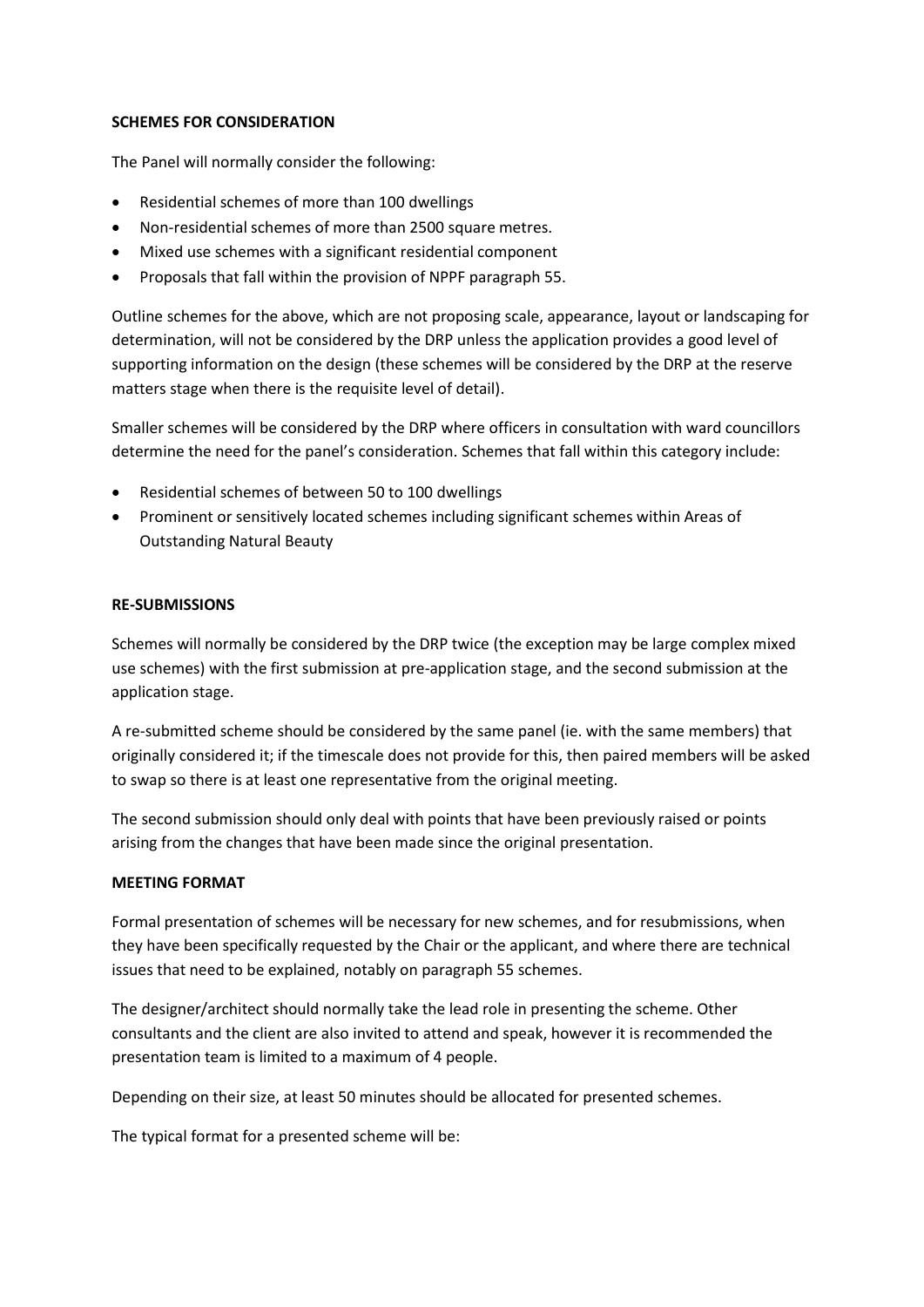- i. Background briefing by MSDC officer(s) on the key Planning and Design issues. As well as the professional Planning and Transport input, the Council has professional specialists to give their expert views on urban design, conservation / listed building matters, landscape impact of schemes upon areas of outstanding natural beauty (AONB). Where these issues are relevant to a planning proposal, it is appropriate for the DRP to be aware of the involvement of the Council's specialists, and their views should normally be summarised at the beginning of the item (alongside the planning background) and the DRP should take them into consideration in their design assessment of schemes.
- ii. Applicants invited into the room to make their presentation (20 minutes maximum)
- iii. Questions and Answers session with the applicants
- iv. Applicants leave the room and DRP discussion
- v. Chair sums up confirming the DRP's overall assessment of the scheme

Where a formal presentation is not deemed to be necessary on a re-submitted scheme, the case officer in conjunction with MSDC's Urban Designer will be responsible for presenting the changes to the scheme with specific reference to the DRP's previous comments; followed by DRP discussion and the Chairs summing-up. Depending on the size and number of issues, between 20 and 30 minutes will be allocated for this.

### **SUMMING-UP**

At the end of the discussion, the DRP will provide an overall assessment of the scheme. This will normally be one of the following:

- **Support**
- Support with amendments to the design
- Object

When a planning application is imminently due for determination, the option "support with amendments" will be withdrawn. Instead conditions may be suggested (in consultation with the case officer).

Occasionally, the DRP may consider there is insufficient information submitted to reach a conclusion. This should normally be avoided by ensuring that adequate information is incorporated in the presentation material.

### **SITE VISITS**

Site visits should be undertaken for proposals of particular sensitivity or complexity. The decision as to whether or not a site visit is necessary should be taken by the Chair. Logistically this may need to be limited to two or three panel representatives. Transportation to sites can be arranged by the Council.

### **PRESENTATION MATERIAL**

The DRP's assessment is dependent on the quality of the presentation material. The applicant must provide sufficient information in their presentation that allows the DRP to assess the scheme properly. The following will normally need to be supplied: